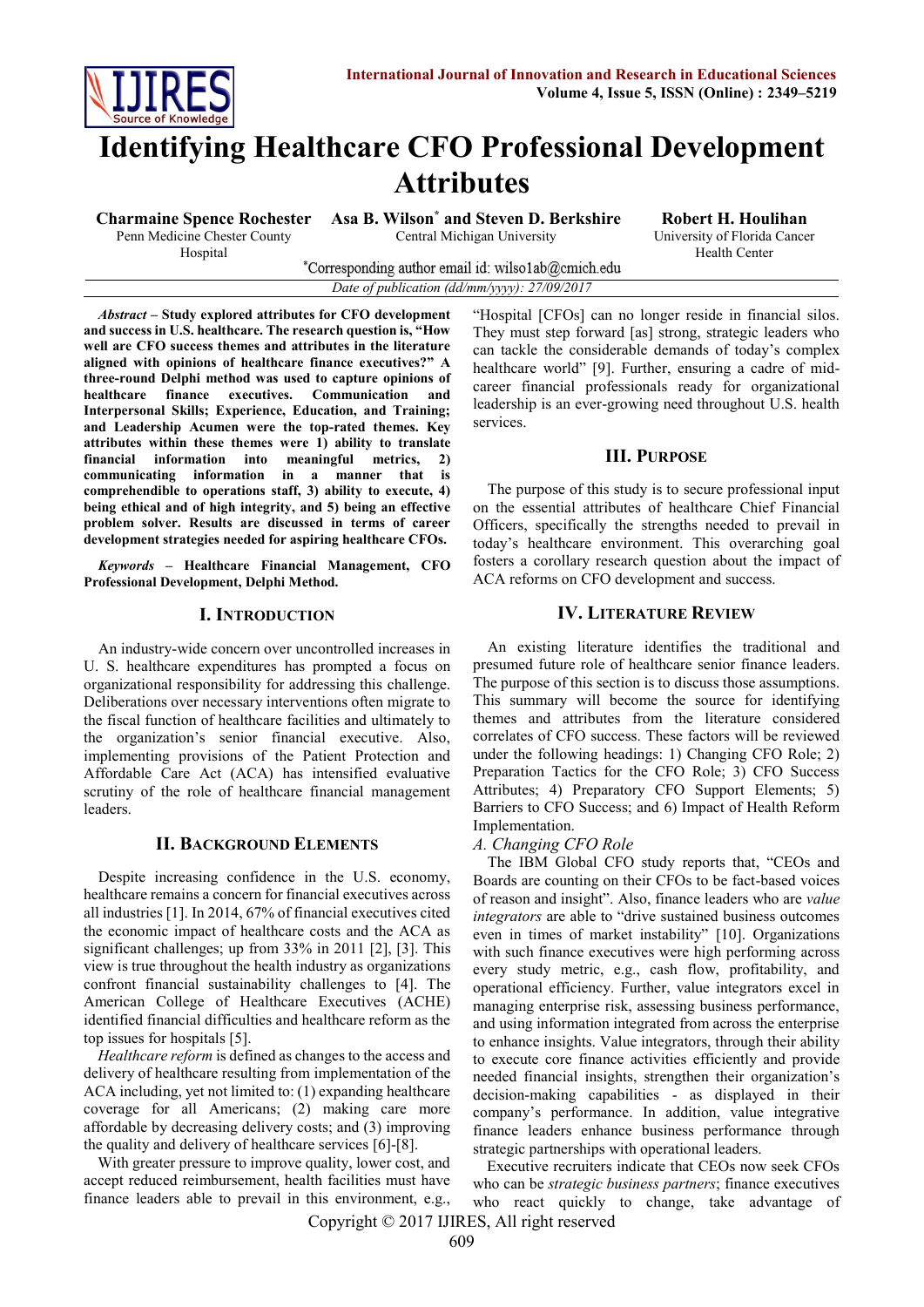

opportunities, and anticipate challenges for their companies, i.e., executives who are proactive visionaries [11].

The CFO Transformation Study found that "the most important near-term priority for finance executives is to help their companies adapt to weak economic conditions"; accomplished by "providing better insights into what future results will be, helping support operational decisions to improve performance, formulating corporate-level strategy to cope with the environment, and understanding the profitability dynamics of the company" [12]. The future CFO is one who ensures the finance role is a change catalyst driving long-term results by envisioning beyond near-term cost reductions or immediate financial outcomes [13].

## *B. Preparing for the CFO Role*

A working assumption is that the path to becoming a CFO is poorly defined because no two position descriptions are the same [14], [15]. Thus, independent of the industry, uncertainty exists about a best action plan for securing a CFO position. However, Long's study on higher education female CFOs cited hard work, reputation, and experience as success factors [16]. Ernst & Young also cited hard work and personal motivation as key CFO success factors; augmented by one's alignment with the organization's values [17].

In addition, continuing education is a readiness prerequisite for the CFO role. Healthcare CFOs and aspirants should be lifelong learners who are conversant with healthcare trends (Nolan & Madden, 2012). As a lifelong learner, a CFO needs to engage in formal and informal education through professional organization certification and other continuing education activities. He/she should capitalize on opportunities to expand technical expertise and build interpersonal skills [18].

Sixty-eight percent of surveyed CFOs viewed on-the-job learning as an advancement strategy - one far more valuable than internal or external training programs [19]. Seeking opportunities to learn from a current CFO is a tactic that healthcare finance professionals should use as a careeradvancement support [20]. However, Ford does not advocate becoming a replica of one's CFO mentor. Rather, the goal is to emulate the characteristics that appeal to the individual, understanding that CEOs and other executives are more likely to consider a CFO candidate who looks and acts the part. Ford also encourages finance executives to develop identities separate from their CFO mentor through opportunities to present themselves as independent thinkers and self-sufficient leaders. Ford suggests that healthcare CEOs seek candidates: with "superb financial skills, strong interpersonal skills, political sensitivity, the ability to participate in and lead teams, strategic-thinking abilities, creativity, and expertise in macro- and micro-thinking" [21]. Individuals who demonstrate these qualities are more likely to advance to the top finance role.

Experienced finance executives identified the following five attributes as prerequisites for the senior finance officer's role: 1) the ability to stand out as with strategic insight by seeing beyond the numbers to what matters; 2) the ability to translate the financial and performance measures into information that CEOs and other executives can understand and use to drive action; 3) the demonstration of sound leadership and the ability to motivate others in the organization to action, to use effective interpersonal communication, and to be an ethical role model; 4) to be skilled in various aspects of finance and accounting, not just in one area; and 5) to be a facilitator and problem solver to help non-finance professionals in the organization realize their objectives [22].

## *C. Characteristics of Successful CFO Candidates*

Those most likely to occupy CFO positions are highly skilled, well educated, highly motivated, and have spent the majority of their career in the finance area [23]. Also, discipline, organization, and the ability to present highintegrity financial information are traits that will help finance professionals become qualified CFO candidates [24].

By report, the CFO role is transitioning from that of a traditional scorekeeper to one with a strategic focus because "metrics beyond financials are becoming increasingly important" [25]. Barsky found that CFOs need to have a skill set that includes a strategic perspective, performance measurement strengths, and process improvement skills. CFOs must: a) understand how the company plans to achieve market differentiation, b) create value for its customers, c) oversee the value chain and other business models for the organizations, and c) be able to create financial and nonfinancial performance metrics to provide feedback on organizational effectiveness [26].

In support of the role's transition, CFOs need to be wellrounded finance professionals. For example, sixty-four percent of CFOs in the Ernst & Young study valued diversity in experience as a career enhancer [27]. Successful CFOs also have cross-functional experience such as managing the financial statements, building and leading teams, and launching new products and services [28]. They are seen as *go-to colleagues*; decision makers who are making a difference in their companies.

Also, future healthcare CFOs need to be effective communicators as well as strategists, team builders, innovators, and creative problem solvers [29]. These capabilities help their organizations develop strategies for delivering high-quality/low-cost healthcare. The CFO's ability to gather information and connect with diverse business divisions enhances decision making and strategic input [30]. Communication skills and relationship management are important because stakeholders need reassurance that their organizations are mission effective [31].

Voogt studied current and future skills that CFOs need. CFOs ranked leadership as the most important followed by "problem solving, communication, change management, and influencing skills". CFOs surveyed ranked leadership, problem solving, communication, influencing, and relationship building as the top future skills [32]. Cordon and Miyahawa report also that leadership, communication, and financial management expertise are prime future CFO success factors [33].

In operating terms, surveyed CFOs ranked "(1) strategic planning skills, (2) general business knowledge and trend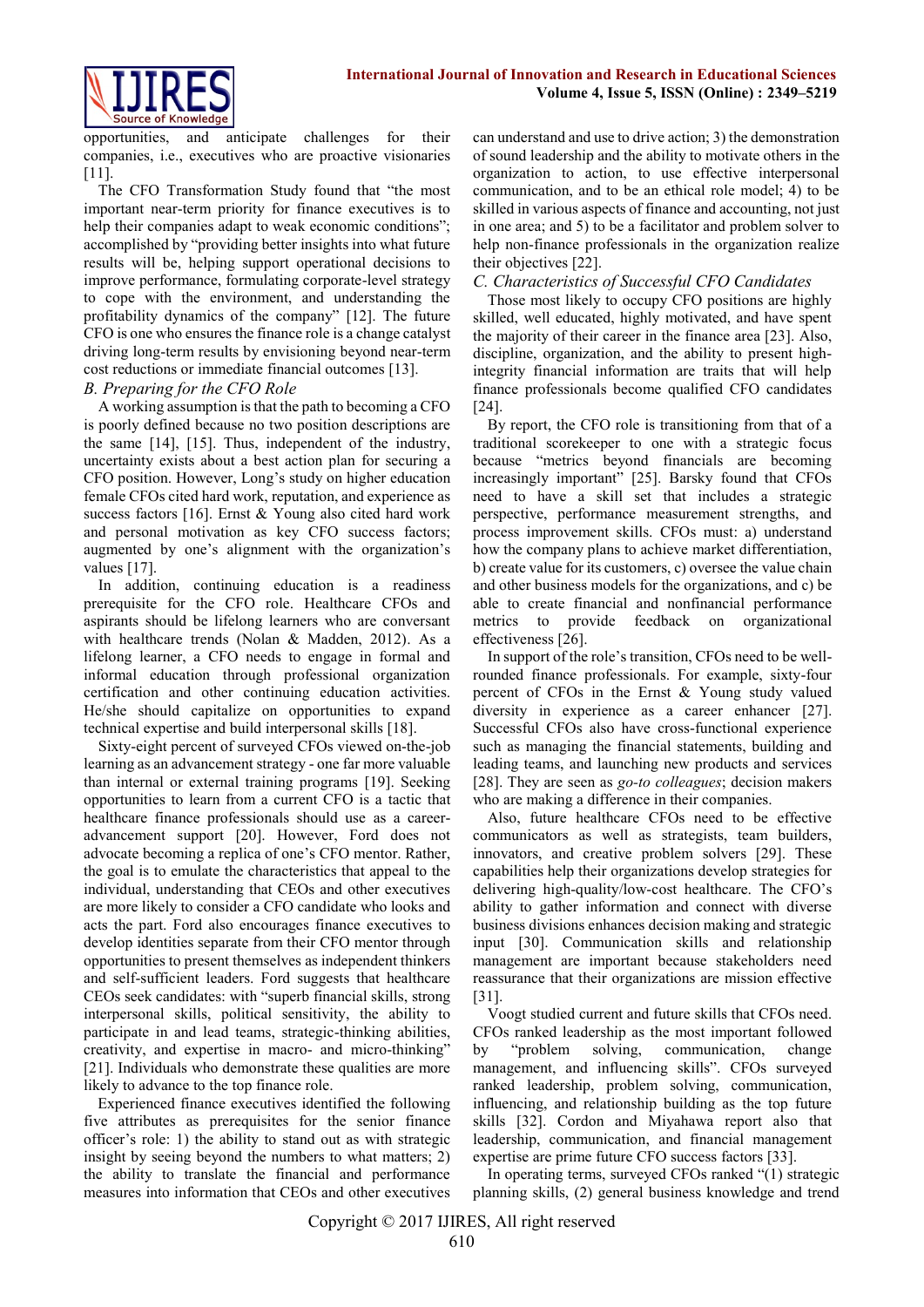analysis, (3) risk management and business process knowledge, (4) funds management and treasury knowledge, and (5) analysis and evaluation techniques" as being the most important hard skills currently needed. They predicted that "(1) strategic planning skills, (2) general business knowledge and trend analysis, (3) risk management and business process knowledge, (4) funds management and treasury knowledge, and (5) performance evaluation and knowledge of key performance indicators" would be the most important hard skills needed in the future [34]. CFOs were consistent in their identification and ranking of these current and future career success factors.

# *D. Personal and Professional Support Elements*

Studies have identified external factors that facilitate CFO career enhancement. Positive support and guidance from family and mentors were cited by higher education female CFOs [35]. Woodward found that 71% of Fortune 500 companies have an internal mentoring program [36]. Also, 75% of surveyed executives credit mentoring for their success. Fifty percent of CFOs identified mentoring by senior executives as a factor in their career progression [37].

Mentoring builds self-esteem, and enhances knowledge, abilities, and skills of both parties involved; "Mentoring appears to be a win-win intervention with positive benefits accruing to not only to individual proteges but to work groups and the organization itself as well" [38]. Finley found that mentoring provided development support for future healthcare leaders [39]. Having a mentor can mean the difference between advancing to the CFO ranks and remaining in a finance leadership support role. Mentors are seasoned professionals who can guide up-and-coming professionals and advise them on the development of their career [40]. Both formal and informal mentoring has a positive impact on one's professional advancement.

Further, ACHE advocates mentoring as a development factor for mid-careerists, e.g., "by providing guidance and engaging in mentoring relationships, healthcare leaders can benefit their organizations, contribute to the future of the profession, and gain the personal gratification of helping less experienced individuals grow professionally" [41].

A strong support system can be a key career success element. Haimowitz's analysis acceptance speeches of Baseball Hall of Fame inductees found that 63 percent of gratitude expressions went to family and friends for emotional support, inspiration, or friendship [42] compared to 30 percent for coaching assistance [43]. It follows that finance professionals may find that a network of encouraging and supportive family and/or friends are potential career success factors.

## *E. Barriers to Success*

The CFO's role, originally considered a technically diverse and demanding accountability beyond accounting and finance, now includes information systems, risk management, treasury, and regulatory compliance in the expected skill set [44]. The absence of such an inventory of capabilities can hinder career success. Also, limited opportunity within an organization may be a barrier to success. Aspiring CFOs need to understand the succession planning philosophy their organization and objectively evaluate their potential for career advancement [45].

Limited ability to navigate an organization's political dynamic can be detrimental. Poor relationships, bureaucracy, and weak change management were cited by CFOs as barriers to personal effectiveness [46]. It is important for CFOs to have strong CEO relationships, comradery with senior management team peers, and be highly regarded by other key personnel [47]. Limited strategic insight can be a hindrance. Organizations expect their CFOs to help shape the company's strategic direction, i.e., "Developing and defining the overall corporate strategy, in conjunction with the CEO, and ensuring that business decisions are grounded in sound financial criteria are now key parts of [the CFO's] role" [48].

# *F. Impact of Healthcare Reform*

It is presumed that the dynamic within the U.S. healthcare environment is critical because it impacts CFO performance. That is, implementing provisions of the ACA is an operational definition of *health reform.* The out workings of *health reform* are viewed as dependent variables impacting the CFO's role. Spees poses that 2014 was a transition year in U.S. health services [49]. For example, Medicaid expansion coverage, health insurance exchanges, Accountable Care Organizations, physician practices acquisitions, and mergers all require that CFOs quantify the financial impact of these initiatives and design strategies to guide facilities to meet the fiscal challenges associated with these initiatives.

Further, Spees has identified the ten top issues confronting healthcare CFOs resulting from ACA implementation. Those presumed challenges are: 1) Payer mix changes, 2) Sustaining free-standing status, 3) Inpatient utilization declines, 4) Post-acute care strategies, 5) Physician participation, 6) Efficiency of execution, 7) DSH payment reductions, 8) Organizing for population health, 9) Impact of narrow networks, and 10) Rapid pace of change [50]. Spees' posits that CFOs will need to invest themselves, as an on-going matter, in becoming experts in healthcare reform. Even through, it has not been demonstrated that health reform is a compelling CFO professional development force, the industry-wide impact of the ACA should is an essential research question.

## **V. SUMMARY**

The CFO success literature comes from studies in all industries, yet with limited attention to health care. In addition, a number of success factor categories or themes were identified; each containing an array of professional and personal attributes. Also, the industry's *health reform*  environment is considered a driver of amendments to the CFO's role. However, there is limited evidence that the identified attributes have been confirmed as the essential healthcare CFO success elements. Further, the emerging health reform challenges require that follow-up research focused exclusively on healthcare finance leaders. As a result, the next step is to determine which attributes are the primary success factors specific to U.S. healthcare finance executives.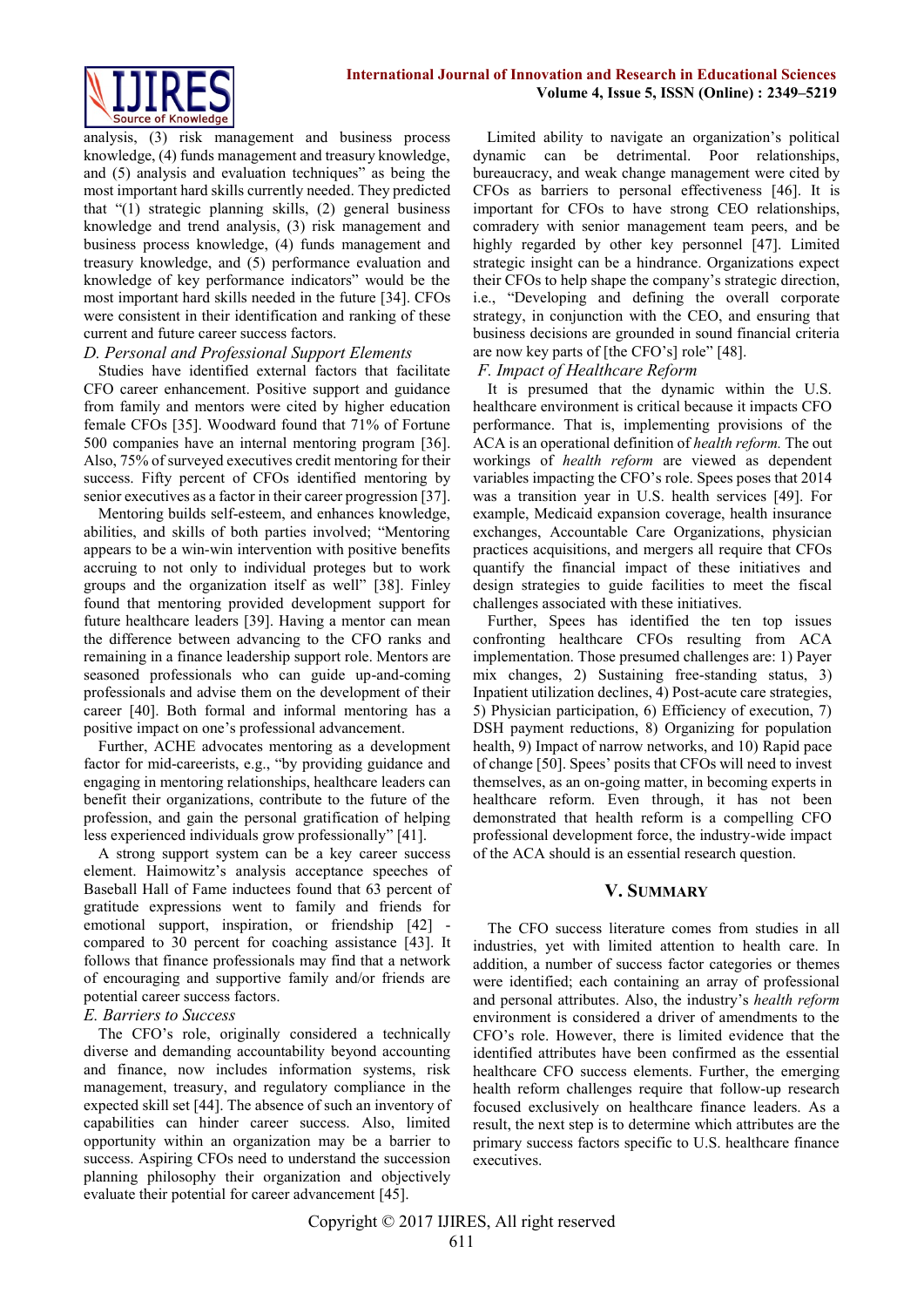

#### **VI. RESEARCH QUESTION**

At this point, the question is: "Are the attributes distilled from the literature aligned with the opinion of practicing, seasoned health service finance executives?" The answer to this overarching question has value for practitioners, academic settings, human resources personnel, and healthcare organizations.

#### **VII. METHOD**

#### *A. Literature Synthesis - CFO Traits and Qualities*

Table 1 is a list of 85 attributes distilled from the literature using the review technique discussed by D'Eramo [50], Zimmer [52], and Walsh & Downe [53]. This tactic enables one to identify specific themes and the extent to which an array of items cluster around these themes. This list served as the initial identification of competencies, skills, and knowledge considered essential for CFO development. Table 1 summarizes the themes and literature-derived attributes. This result was used to build the questionnaire items for the Round One Delphi survey.

### *B. The Delphi Method*

The Delphi method was used to gather expert feedback about critical skills, knowledge, and competencies necessary for CFO development in the healthcare industry. The Delphi method was selected because this study sought to capture expert opinion on the topic of career development for aspiring healthcare CFOs. This study relied upon the knowledge and expertise of industry professionals to identify new knowledge to support the advancement and career development of fiscal managers on a CFO career track.

#### *C. Delphi Panel Participants*

Past and present members of the Board of Examiners (BOE) and National Advisory Council (NAC) of the Healthcare Financial Management Association (HFMA) were identified as qualified experts and representatives of the healthcare financial management community. With support from the HFMA Director of Certification, a total of 24 professionals were asked to serve on the Delphi panel. The participants' years of healthcare financial management experience ranged from 18 to 40 with an average of 29 years. Twenty one of the 24 participated in all three Delphi rounds.

## *D. Pilot Testing*

Prior to releasing the questionnaire to the Delphi panel, pilot testing was performed using non-study participants. A draft of the Round One questionnaire was sent to finance and academic professionals to solicit feedback on survey items regarding content, clarity, presentation, and usability. Eight professionals participated in the pretest and five provided feedback. Those suggestions were incorporated in the final Round One questionnaire.

## *E. Delphi Round Sequence*

A three-Round Delphi method was conducted using the online *Survey Monkey* tool to distribute questionnaires. Figure 1 is a flow chart of the study's Delphi rounds and associated actions. The action sequence is derived from Skulmoski, Hartman, and Krahn's Delphi process framework [54].

#### *F. Round One*

The Table 1 themes and attributes were used to develop this Round's 29-item questionnaire. The items were designed to gather feedback on the attributes. The Panel was asked to rate the attributes using a 5-point scale assessing whether or not an attribute was essential for CFO career development. The scale was structured as follows: 1  $=$  Not essential; 2 = Somewhat helpful; 3 = Helpful; 4 = Important, but not essential;  $5 =$  Essential to CFO development. Panel members were asked also if the absence of an attribute was a barrier to success according to a threepoint rating scale. In Round One, the panel had an opportunity to add attributes not included in the *Survey Monkey* questionnaire derived from the literature review.

## *G. Round Two*

For Round Two, a summary of the Round-One responses was given to the Panel. The summary included the: a) mean rating for each of attribute and b) percentage of respondents indicating that an attribute's absence was a success barrier. Participants also were given the opportunity to change attribute ratings for both scales, e.g., *essential* and *barrier to success*.

Round One results were used to develop new questions for Round Two. These items required respondents to rank the top Round-One attributes in order of importance within each of the seven themes. Attributes with an average rating of 4.0 or higher on the *essential* scale and those identified by 50 percent of the panel as *success barriers* were defined as the top attributes within each theme.

Every attribute, independent of its theme, was sorted based on its average *essential* 5-point ranking. Attributes with an average rating of 4.5 or higher on the *essential* dimension and identified by 85 percent of the panel as a *success barrier* were deemed attributes most important to CFO development. In addition, the panel was asked to rank each theme's perceived importance or contribution to overall CFO development.

## *H. Round Three*

The Round Three survey used Round Two results, reported them to the Delphi panel to confirm/validate Round Two findings. The mean rating was used for each attribute to order the rankings from *most important* to *least important*. Rankings were provided for the seven themes, for the top-rated attributes within each theme and for the most important attributes overall. Participants were asked to indicate whether or not they agreed with the original ranking of attributes and themes in terms of importance for CFO growth. Data from Round Three were analyzed using an 85 percent criteria to reflect the panel's consensus of the most important attributes.

## **VIII. RESULTS**

Eighty-five attributes were initially identified from the literature review as needed by a healthcare finance professionals to become a CFO. Eleven attributes were added by the Delphi panel in Round One. The attributes were grouped into one of seven themes. In turn, the panel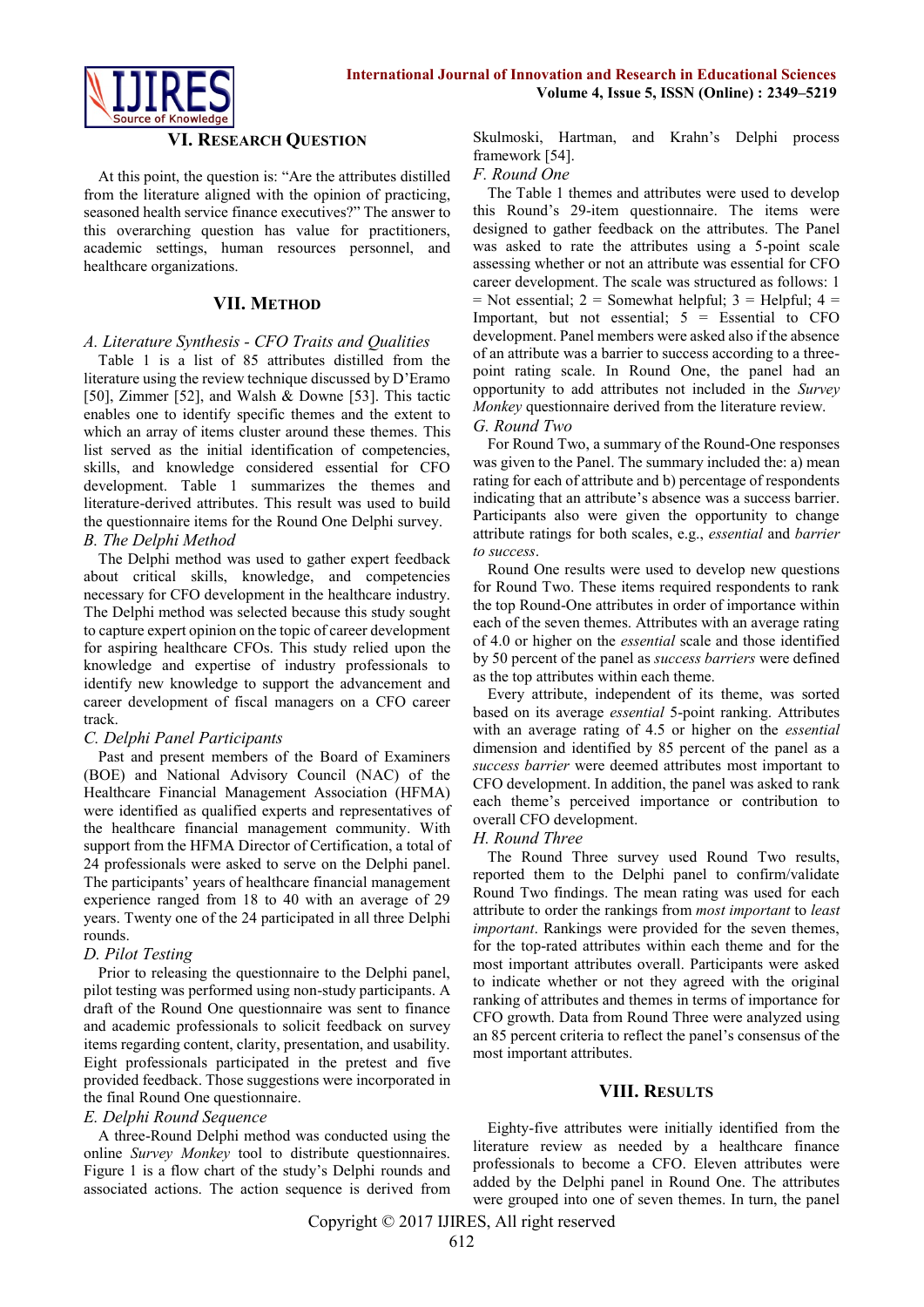rated the attributes considered most important for CFO development. Table 2 is a rank-order listing of the 10 top rated attributes. Among the most important attributes for CFO development were the ability to: a) execute, b) act in an ethical manner, c) translate financial information into meaningful action, and d) communicate effectively. Table 3 summarizes the ten most influential attributes determined as a percent of the panel identifying the absence of the attribute as a barrier to success. Further, the panel was asked to rate all attributes according to each attributes importance for success.

Also, the seven themes around which the 96 attributes clustered were ranked according to importance by the Delphi panel. Table 3 is a rank-order listing of the themes. The panel unanimously supported the ranking of the CFO development themes. Table 4 identifies the top influential attributes that the attribute's associated theme. Here, six attributes reside within the *Leadership Acumen* theme and five attributes are identified with the Communication *and Interpersonal Skills* theme.

Of the seven themes, the *Knowledge of Healthcare Reform* theme was ranked sixth in importance. Within this theme, the attributes of: a) alignment of physicians; b) impact of decreasing inpatient utilization; c) impact of revenue streams, d) billing and collections; and e) the impact of changing payer mix were ranked the most influential. Portfolio management, DSH reductions, and narrow networks were considered least influential with only 33% agreeing that an expertise absences were a success barrier.

Seven attributes reside in the *Personal and Professional Support* theme. Only one attribute, strong professional relationship, was considered critical to success by only 50 percent of panel. This top-rated attribute for Personal and Professional Support was ranked 48 out of 96 based on the average (mean) rating of all attributes. In addition, the attribute of professional networking had an average (mean) rating of greater than 4 on the 5-point scale; only 38 percent of respondents indicated that the attribute was critical to success.

# **IX. DISCUSSION**

The results offer insight into the success attributes for aspiring healthcare CFOs by defining career development priorities. Communication, Interpersonal Skills, and Leadership Acumen are the top themes around which a number of attributes cluster. That is, the ability to communicate effectively, relate well to others, and provide strong leadership are high-priority developmental goals supported by specific attributes. Organizations should focus on these attributes when designing training and mentoring opportunities for mid-level finance executives. Education, training, and experience were viewed as key success elements by the Delphi panel.

In addition, future CFOs are encouraged to seek opportunities for exposure to operating aspects of health services. Job shadowing or rotating through clinical departments are highly recommended. Doing so expands one knowledge of operations and healthcare trends; an

important attribute within the theme of Education, Training, and Experience. Finance executives and CFOs can keep abreast of industry dynamics by participating in education events provided by HFMA, ACHE, and Medical Group Management Association (MGMA). These knowledge resources support the ability of CFOs to be strategic thinkers; an important success attribute. This foundational knowledge supports the ability of a CFO to be a strategic thinker, a further key attribute of a successful CFO.

Specific additional attributes are rated as significant for CFO development. Strong communication skills in concert with reliability is a hallmark of the Communication and Interpersonal Skills theme. Translating financial information into meaningful metrics and conveying such detail in an understandable manner to stakeholders, and building high performance teams are equally essential CFO success traits. Avoiding jargon and conveying understandable fiscal performance detail and clinical metrics ensures communication effectiveness.

Leadership Acumen is demonstrated via the attributes of ethical conduct, high personal integrity, effective execution, and problem solving. Securing a CFO position is augmented through these character qualities; all indicative of a reputation for integrity. Being highly motivated and emotionally stable are other prime leadership traits for CFO success.

Even though *healthcare reform* is considered a significant dependent variable, the results indicate that knowledge of ACA provisions was not rated as critical to CFO development. The Knowledge of Healthcare Reform theme was ranked sixth in importance after a) Leadership Acumen; b) Education, Training, and Experience; c) Visionary/Strategic Thinker; d) Flexibility/Change Management. Healthcare financial experts conclude that executive expertise is a success factor that expresses itself independent of the health industry's current reform dynamic. A well-trained and personally prepared finance executive is already positioned to confront the health reform challenges.

However, in the Knowledge of Healthcare Reform theme certain traits were identified as contributors to CFO development. Table 3 summarizes the priority actions identified by the Delphi panel as directly related to healthcare reform. These actions are applications of routine healthcare CFO duties, yet deployed in response to ACA developments. As such, a skilled CFO has the built-in capacity to be effective within the reform environment. For example, understanding Accountable Care Organizations (ACO) and population health management are Knowledge of Healthcare Reform attributes important for CFO effectiveness. Since these care models have revenue and expense implications, the CFO's financial expertise guides strategy development in response to these organizational configurations; focusing less on volume and more on value and efficiency outcomes.

Given these findings, aspiring healthcare CFOs and current CFOs should ensure that they have appropriate education, continuing training, and requisite experience for the role. They should focus on developing and refining leadership skills, including the ability to execute and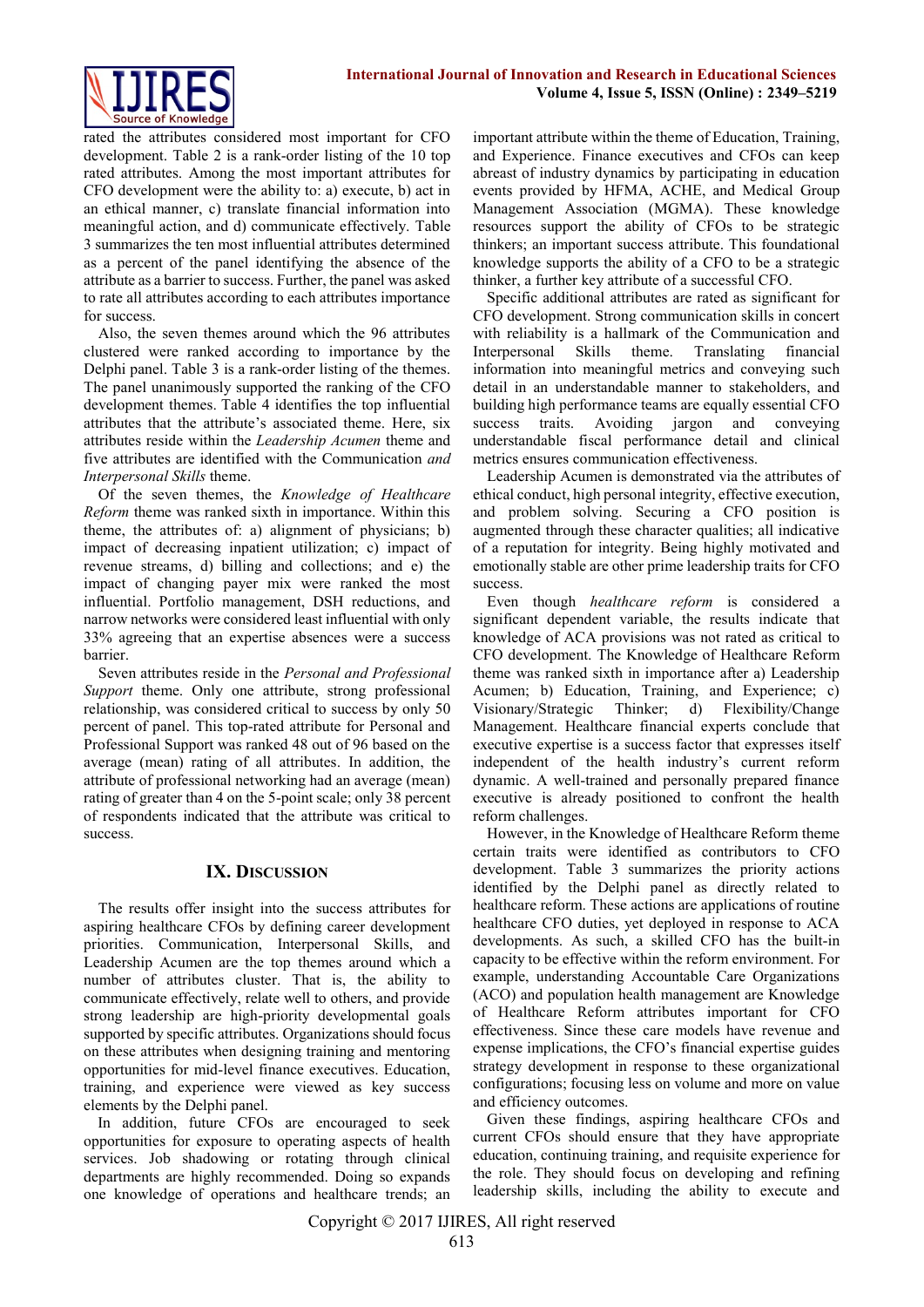

problem solve, while exemplifying personal integrity and ethical conduct. Finally, successful CFOs are effective communicators who are able to relate well to others and can translate financial data into meaningful, usable information. *A. Recommendations for Further Study*

The Delphi panel questionnaires and panel input created a data source that can be used to develop CFO Success survey questionnaire. Such a well-designed survey tool facilitate further studies focused on the views of a large number of healthcare finance professionals: a) in an array of organizations and b) at differing levels of career maturity.

An overarching question is whether or not the study's priority rankings are dependent upon the type of healthcare organization in which the CFO works. A future study could delineate different types of healthcare organizations and determine what differences may exist in the attributes associated with CFO success. Since Personal and Professional Support attributes were not among the highest ranked factors impacting CFO development and success, a future study should use early-, mid-, and mature-career professionals to determine if their perceptions differ from those opinions captured in this study.

#### *Summary*

The study's focus on healthcare financial leadership attributes provides clarity for a number of stakeholders. The results enable mid-level fiscal managers to create a professional development portfolio aligned with priority career advancement attributes. Healthcare education and personnel managers will be enabled to design equally focused training curricula, mentoring formats, job descriptions, and CFO selection criteria. Professional associations have support information for annual program content design and advanced certificate requirements. The academy has an opportunity to use this detail for enhancing curriculum content as career building foundation for its graduating students.

#### **REFERENCES**

- [1] Bank of America Merrill Lynch. "2014 CFO Outlook Annual Survey". Survey. (2014). Available: http://baml.com/cfooutlook
- [2] Bank of America Merrill Lynch. "2014 CFO Outlook Annual Survey". Survey. (2014). Available: http://baml.com/cfooutlook
- [3] Bank of America Merrill Lynch. "2013 CFO Outlook Midyear<br>Update". Survey. (2013). Available: Available: http://corp.bankofamerica.com/documents/16303/307298/2013\_ CFO\_Outlook\_Midyear\_Report.pdf
- [4] T. Kim and S. Miller. "Hospital Economics and Healthcare Reform: No Free Lunch (In fact, I might go hungry). *L.E.K. Consulting Executive Insights,* vol. 15, no. 10, 2013, pp. 1-6. Available: http://www.lek.com/our-publications/lekinsights/hospital-economics-healthcare-reform-affordable-careact-impact
- [5] American College of Healthcare Executives (ACHE). (2014). Top Issues Confronting Hospitals. *American College of Healthcare Executives – for Leaders Who Care®*, American College of Healthcare Executives [Online]. Available: <http://www.ache.org/PUBS/research/ceoissues.cfm>
- [6] A. Santiago. (n.d.). *What is health care reform?* [Online]. Available: http://healthcareers.about.com/od/healthcareerissues /f/healthcarereform/html
- [7] The Henry J. Kaiser Family Foundation. (2013). *Summary of the Affordable Care Act.* [Online]. Available[: http://kff.org/health](http://kff.org/health-)reform/fact-sheet/summary-of-new-health-reform-law/
- [8] The Henry J. Kaiser Family Foundation. (2012). *Explaining health care reform: Questions about health insurance subsidies.*  [Online]. Available: http://kff.org/health-care-costs/issuebrief/explaining-health-care-reform-questions-about-health/
- [9] K. M. Sandrick. "Super CFO: Hospital Financial Leaders Soar to New Leadership Heights". *Healthcare Financial Management,*  vol. 62, no. 6, 2008, pp. 98-103.
- [10] IBM Institute for Business Value. *The New Value Integrator: Insights from the Global Chief Financial Officer Study.* Somers, NY: IBM Global Business Services, 2010. Print.
- [11] A. Stewart. "Are You "Strategic"?". *CFO Magazine,* vol. 25, no. 10, 2009, pp. 44-48.
- [12] Ernst and Young. *The DNA of the CFO: Shifting Up a Gear: From Core Finance to Corporate Strategy* [Online]. Available: http://www.ey.com/Publication/vwLUAssets/The\_DNA\_of\_the\_ CFO/\$FILE/The\_DNA\_ of\_the\_CFO\_FINAL.pdf
- [13] J. Lyon and R. Lawson. (2012). *The Changing Role of the CFO.*  [Online]. Available: http://roleofcfo.com/reports/?utm\_source=PRIMA&utm\_mediu m=pressrelease&utm\_campaign=careerpathways
- [14] C. Gray. "What does it take to become a CFO?" *Journal of Accountancy*, vol. 190, no. 6, 2000, pp. 47-53.
- [15] M. Corson and T. Miyagawa. "Global CFO: Scorekeeper to Strategist." *Financial Executive,* 2012, pp. 21-23.
- [16] J. L. Long. (2008). *Women Chief Financial Officers in Higher Education Overcoming Internal and External Barriers to Leadership.* Retrieved from Pro Quest Dissertations and Theses. (Order No. 3313317, Widener University).
- [17] Ernst and Young. *The DNA of the CFO: Shifting Up a Gear: From Core Finance to Corporate Strategy* [Online]. Available: http://www.ey.com/Publication/vwLUAssets/The\_DNA\_of\_the\_ CFO/\$FILE/The\_DNA\_ of the\_CFO\_FINAL.pdf
- [18] K. Noland and M. Madden. (2012). *CFO Skills for Today and Tomorrow.* [Online]. Available: http://www.hrma.org/Content.aspx?id=21289
- [19] Ernst and Young. *The DNA of the CFO: Shifting Up a Gear: From Core Finance to Corporate Strategy* [Online]. Available: http://www.ey.com/Publication/vwLUAssets/The\_DNA\_of\_the\_ CFO/\$FILE/The\_DNA\_ of\_the\_CFO\_FINAL.pdf
- [20] D. Ford. "Achieving the CFO Position." *Healthcare Financial Management,* vol. 54, no. 11, 2000, pp. 84.
- [21] D. Ford. "Achieving the CFO Position." *Healthcare Financial Management,* vol. 54, no. 11, 2000, pp. 84.
- [22] M. G. Lamoreaux. "CFO 101: Five Prerequisites." *Journal of Accountancy,* vol. 208, no. 3, 2009, pp. 38-39.
- [23] R. Wolfenden. "The DNA of the CFO—Examining the Role and Attributes for Success". *Accountancy SA,* vol. 8, 2010, pp. 24.
- [24] C. Gray. "What does it take to become a CFO?" *Journal of Accountancy*, vol. 190, no. 6, 2000, pp. 47-53.
- [25] M. Corson and T. Miyagawa. "Global CFO: From Scorekeeper to Strategist." *Financial Executive,* 2012, pp. 21-23.
- [26] N. H. Barsky,"What makes a CFO 'the best'"?, *Strategic Finance, vol. 95, no, 4,* 2013, pp. 29-34.
- [27] Ernst and Young. *The DNA of the CFO: Shifting Up a Gear: From Core Finance to Corporate Strategy* [Online]. Available: http://www.ey.com/Publication/vwLUAssets/The\_DNA\_of\_the\_ CFO/\$FILE/The\_DNA\_ of\_the\_CFO\_FINAL.pdf
- [28] M. Johnson. "The Changing Role of the CFO." *Strategic Finance*, vol. 83, no. 12, 2002, pp. 54-67.
- [29] K. Noland and M. Madden. (2012). *CFO Skills for Today and Tomorrow.* **[Online].** Available: http://www.hrma.org/Content.aspx?id=21289
- [30] M. Corson and T. Miyagawa. "Global CFO: From Scorekeeper to Strategist." *Financial Executive,* 2012, pp. 21-23.
- [31] R. Wolfenden. "The DNA of the CFO—Examining the Role and Attributes for Success". *Accountancy SA,* vol. 8, 2010, pp. 24.
- [32] T. Voogt. "The Global Financial Crisis and Top 40 Company CFOs". *Accountancy SA,* vol. 8, 2010, pp. 14-16.
- [33] M. Corson and T. Miyagawa. "Global CFO: From Scorekeeper to Strategist." *Financial Executive,* 2012, pp. 21-23.
- [34] T. Voogt. "The Global Financial Crisis and Top 40 Company CFOs". *Accountancy SA,* vol. 8, 2010, pp. 14-16.
- [35] J. L. Long. (2008). *Women Chief Financial Officers in Higher Education Overcoming Internal and External Barriers to Leadership.* Retrieved from Pro Quest Dissertations and Theses.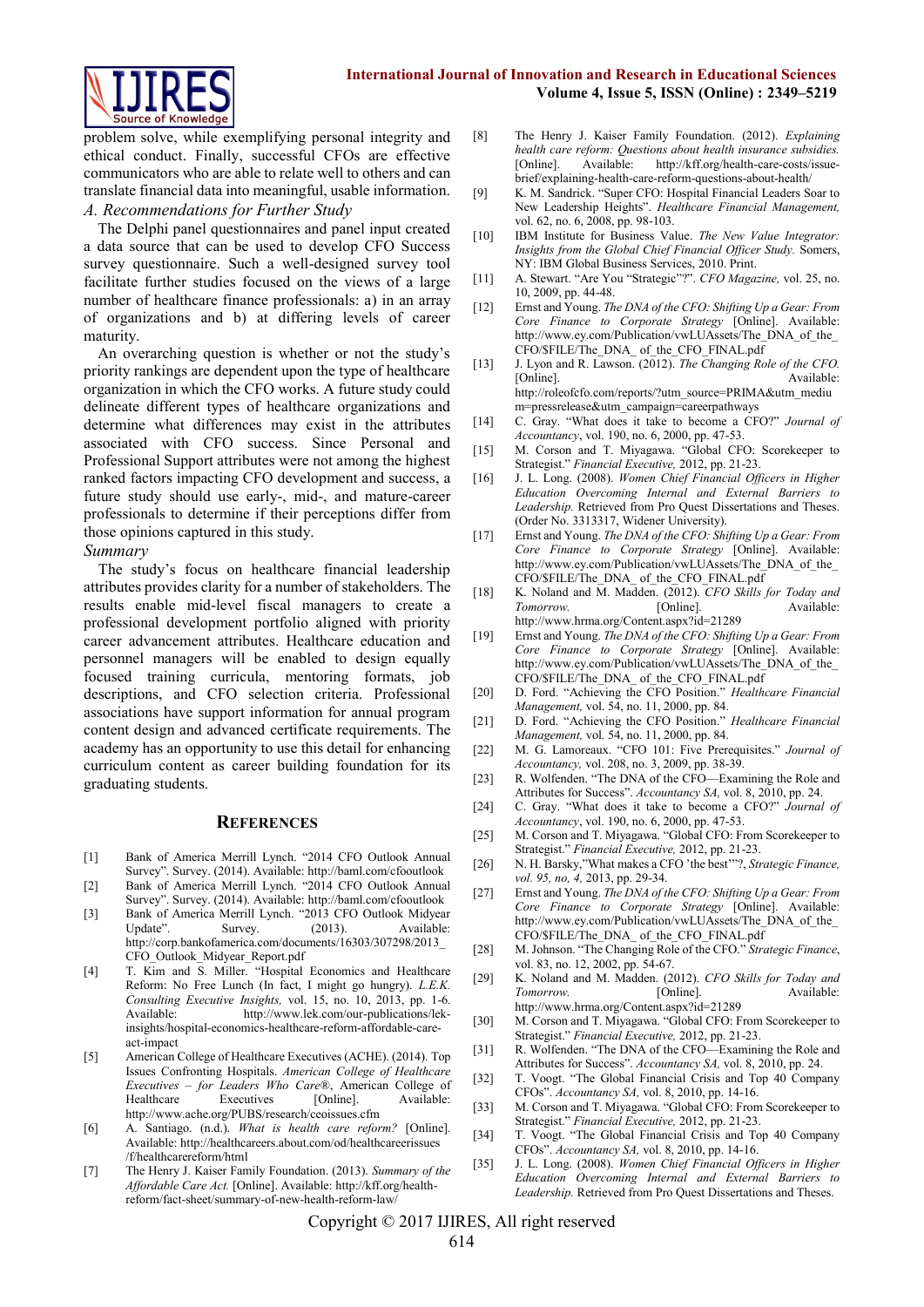

(Order No. 3313317, Widener University).

- [36] M. Woodward. (2012). *Why You Need a Mentor and How to Find One.* [Online]. Available: http://www.foxbusiness.com/personalfinance/2012/09/24/why-need-mentor-and-how-to-find-one/
- [37] Ernst and Young. *The DNA of the CFO: Shifting Up a Gear: From Core Finance to Corporate Strategy* [Online]. Available: http://www.ey.com/Publication/vwLUAssets/The\_DNA\_of\_the\_ CFO/\$FILE/The\_DNA\_ of\_the\_CFO\_FINAL.pdf
- [38] E. A. Ensher, C. Thomas, and S. E. Murphy. "Comparison of Traditional, Step-Ahead, and Peer Mentoring on Protégés' Support, Satisfaction, and Perceptions of Career Success: A Social Exchange Perspective". *Journal of Business and Psychology,* vol. 15, no. 3, 2001, pp. 419-438.
- [39] F. R. Finley (2005). *Mentoring by Senior-Level Healthcare Executives as a Method for Preparing Future Chief Executive Officers.* Retrieved from ProQuest Dissertations and Theses. (Order No. 3194492, Central Michigan University).
- [40] T. Gutner. (2010). *The Mentor Search: Finding Finance Career Mentors and Getting the Most Out of Them.* [Online]. Available: http://www.fins.com/Finance/Articles/SB124594461093254413/ Finding-Finance-Career-Mentors-and-Getting-the-Most-out-of-Them
- [41] "About ACHE: Responsibility for Mentoring." *American College of Healthcare Executives – for Leaders Who Care®*, American College of Healthcare Executives, 2009, www.ache.org/policy/mentor.cfm.
- [42] B. Haimowitz. (2011). *What Relationships Contribute to an Individual's Career Success?* [Online]. Available: http://aom.org/News/Press-Releases/What-relationshipscontribute-to-an-individual-scareer-success--Emotional-supportcounts-most,-baseball-Hall-of-Fame-studysuggests.aspx
- [43] R. Cotton. "On Becoming Extraordinary: The Content and Structure of the Development of Networks of Major League Baseball Hall of Famers." *Academy of Management Journal,* vol. 54, no. 1, 2011, pp. 15-46.
- [44] D. Parmenter. (2010). *Mastering the Trait of a Winning CFO.* [Online]. Available: http://www.davidparmenter.com
- [45] C. Gray. "What does it take to become a CFO?" *Journal of Accountancy*, vol. 190, no. 6, 2000, pp. 47-53.
- [46] Ernst and Young. *The DNA of the CFO: Shifting Up a Gear: From Core Finance to Corporate Strategy* [Online]. Available: http://www.ey.com/Publication/vwLUAssets/The\_DNA\_of\_the\_ CFO/\$FILE/The\_DNA\_ of\_the\_CFO\_FINAL.pdf
- [47] D. Parmenter. (2010). *Mastering the Trait of a Winning CFO.* [Online]. Available: http://www.davidparmenter.com
- [48] Ernst and Young. *The DNA of the CFO: Shifting Up a Gear: From Core Finance to Corporate Strategy* [Online]. Available: http://www.ey.com/Publication/vwLUAssets/The\_DNA\_of\_the\_ CFO/\$FILE/The\_DNA\_ of\_the\_CFO\_FINAL.pdf
- [49] J. Spees. (2014). *The CFO Agenda: Top 10 Issues to Keep in Mind in* 2014. [Online]. Available: http://www.hfma.org/Content.aspx?id=21289
- [50] J. Spees. (2014). *The CFO Agenda: Top 10 Issues to Keep in Mind in* 2014. [Online]. Available: http://www.hfma.org/Content.aspx?id=21289
- [51] M. E. D'Eramo. (2013). *A Qualitative Meta-Synthese of Critical Factors Affecting Physician Leadership Roles in Health Systems.*  Retrieved from ProQuest Dissertations and Theses. (Order No. 3587762, Central Michigan University).
- [52] L. Zimmer. "Qualitative Meta-Synthesis: A Question of Dialoguing with Texts". *Journal of Advanced Nursing,* vol. 53, no. 3, 2006, pp. 311-318. doi:10.1111/j.1365-2648.2006.03721.x
- [53] D. Walsh and S. Downe. "Meta-Synthesis Method for Qualitative Research: A Literature Review". *Journal of Advanced Nursing,*  vol. 50, no. 2, 2005, pp. 204-211. doi:10.1111/j.1365- 2648.2005.03380.x
- [54] G. J. Skulmoski, F. T. Hartman, and J. Krahn. "A Delphi Study of Innovative Teaching in Baccalaureate Nursing Education". *Journal of Nursing Education,* vol. 45, no. 11, 2007, pp. 439-448.
- [55] Dr. Houlihan is the Associate Director for Administration for the University of Florida Health Cancer Center. Prior to his current position, he served as the Senior Director of Research Administration for the Massey Cancer Center of Virginia Commonwealth University in Richmond, Virginia. He is a Fellow in the American College of Healthcare Executives.

# **AUTHORS' PROFILES**



**A. Charmaine Spence Rochester**  Dr. Spence Rochester was born in Jamaica and has been living in the U.S. for the past 30 years. She has a Bachelor's of Business Administration with an accounting major from Howard University in Washington, D.C. Her Master's in Business

Administration is from Florida Atlantic University in Boca Raton, Florida. She earned a Doctor of Health Administration degree from Central Michigan University.

Dr. Spence Rochester is the Vice President/CFO for Penn Medicine Chester County Hospital in Virginia Beach, Virginia. She is a Certified Public Accountant and a member of the Healthcare Financial Management Association. She has been a Fellow in the American College of Healthcare Executives since 2010.

#### **B. Asa B. Wilson**



Dr. Wilson grew up in Omaha, Nebraska. He has a Bachelor's degree in psychology and French from the University of Charleston in Charleston, West Virginia. His PhD in psychology was received from Bowling Green State University in Bowling Green, Ohio. He received a

Doctor of Health Administration degree from Central Michigan University in Mount Pleasant, Michigan.

Dr. Wilson is an Assistant Professor in the Central Michigan University College of Health Professions in Mount Pleasant, Michigan.

#### **C. Steven D. Berkshire**



Dr. Berkshire received his Bachelor's degree in political science from the University of Colorado in Boulder, Colorado. His Master's degree in health administration is from Indiana University in Bloomington, Indiana and his doctoral degree in human resource education and

organizational behavior is from Boston University. Dr. Berkshire is the Health Administration Division Director in the College of Health Professions at Central Michigan University. He is a Fellow in the American College of Healthcare executives and a Senior Professional in Human Resources.

#### **D. Robert H. Houlihan**



Dr. Houlihan is a native of central Massachusetts. He received a BS in Community Health Services from Worcester State College in Worcester, Massachusetts. His MBA in Health Services was earned from Clark University in Worcester, Massachusetts.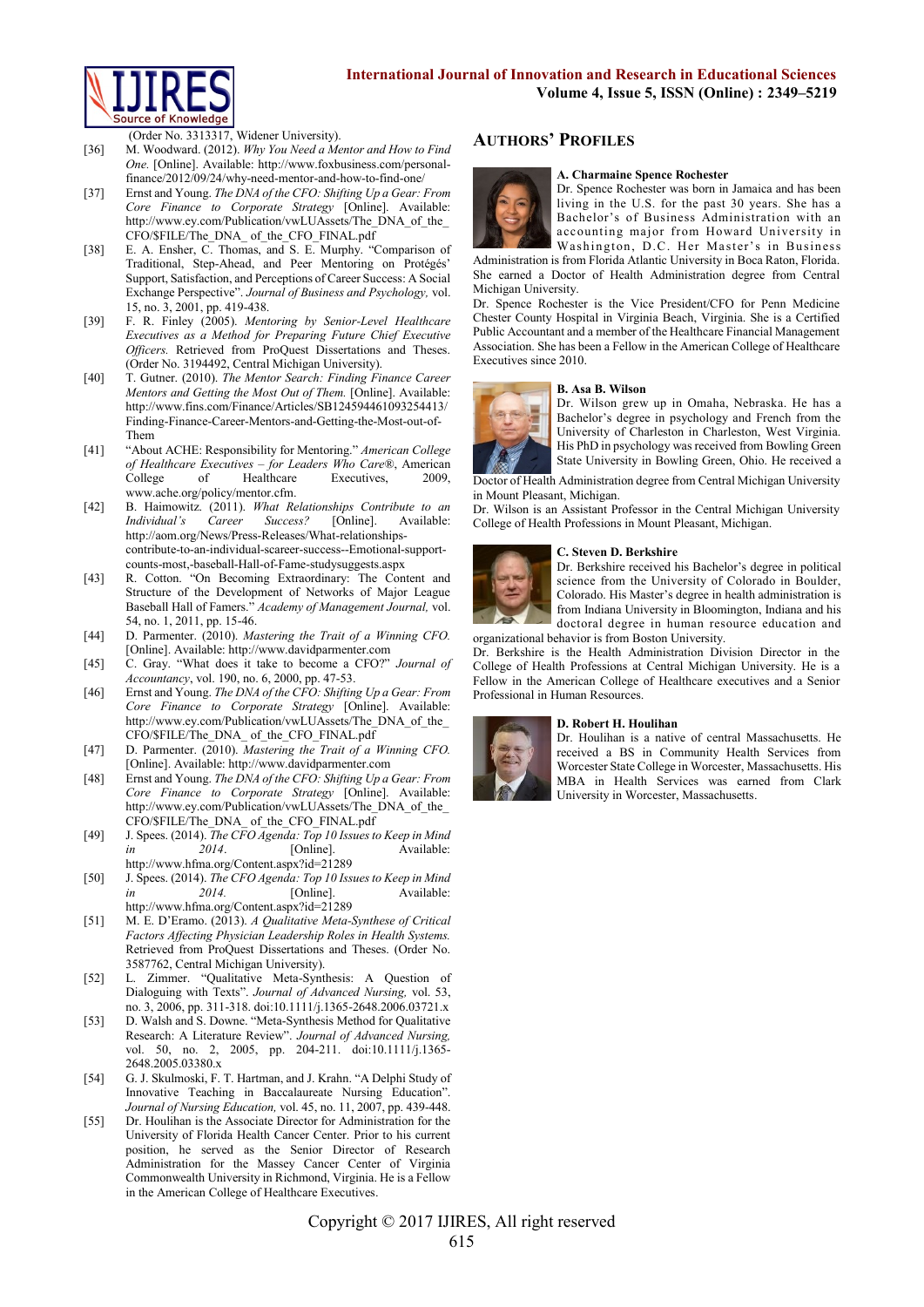

# **International Journal of Innovation and Research in Educational Sciences Volume 4, Issue 5, ISSN (Online) : 2349–5219**

|  | Table 1. Categorization of Attributes from Literature Review |  |  |  |
|--|--------------------------------------------------------------|--|--|--|
|  |                                                              |  |  |  |

| <b>THEMES</b>               |                                   | <b>ATTRIBUTES</b>                                         |
|-----------------------------|-----------------------------------|-----------------------------------------------------------|
| Experience, Training, &     | • Continuing education            | • Majority of professional career in finance              |
| <b>Education</b>            | • Being a lifelong learner        | • Cross- functional experience                            |
|                             | • Learn from current CFO          | • Diverse finance experience                              |
|                             | • Superb financial skills         | • Experience launching new products and services          |
|                             | • Technically competent           | • Knowledge of business and trends                        |
|                             | • Highly skilled                  | • Business process knowledge                              |
|                             | • Highly educated                 | • Treasury management expertise                           |
|                             | • Experienced                     | • Knowledge of key performance indicators                 |
| <b>Leadership Acumen</b>    | • Effective problem solving       | • Emotionally stable – high emotional intelligence        |
|                             | • Hard working                    | • Disciplined                                             |
|                             | • Good reputation                 | • Ability to execute                                      |
|                             | • Personal motivation             | • Effective leader                                        |
|                             | • Highly motivated                | • Ability to be autonomous                                |
|                             | • Ethical                         | • Performance evaluation                                  |
|                             | • Organized                       | • High integrity                                          |
| Flexibility/                | • Problem solver                  | • Flexible                                                |
| <b>Change Management</b>    | • Ability to be a change catalyst | • Ability to adapt to organization culture                |
|                             | • Change management skills        | • Ability to anticipate change in healthcare delivery and |
|                             | • Risk management                 | finance                                                   |
| Visionary/                  | • Strategic thinking              | • Expert macro and micro thinker                          |
| <b>Strategic Thinker</b>    | • Independent thinker             | • Ability to develop strategic partnerships               |
|                             | • Creativity                      | • Visionary                                               |
|                             | • Innovative                      | • Strategic planning                                      |
| Personal/                   | • Having a mentor                 | • Robust personal support system                          |
| <b>Professional Support</b> | • Being a mentor                  | • Strong professional relationships                       |
|                             | • Professional networking         | • Influence of role models                                |
| <b>Knowledge of</b>         | • Value-based purchasing          | • Population health management                            |
| <b>Healthcare Reform</b>    | • Medicaid expansion              | • Disproportionate share (DSH) reductions                 |
|                             | • Narrow networks                 | • Impact of decreasing inpatient utilization              |
|                             | • Portfolio management            | • Staying independent vs consolidation                    |
|                             | • Efficiency and throughput       | • Impact of changing payer mix                            |
|                             | • Alignment of physicians         | • Medicare shared savings program                         |
|                             | • Strategies for post-acute care  | • Readmission reduction program                           |
|                             | • Medicare bundled payments       | • Accountable care organizations                          |
|                             | • Healthcare exchanges            | • Payment reduction for hospital-acquired conditions      |
| Communication               | • Political sensitivity           | • Strong/effective interpersonal skills                   |
| & Interpersonal Skills      | • Cultural fit                    | • Perceived as go-to person by colleagues                 |
|                             | • Relationship builder            | • Emulate characteristics of others in the field who are  |
|                             | • Able to motivate others         | respected                                                 |
|                             | • Effective communicator          | • Ability to get along well with others                   |
|                             | • Ability to influence            | • Ability to translate financial information into         |
|                             | • Team player                     | meaningful action                                         |
|                             | • Team leader                     | • Ability to translate financial and performance metrics  |
|                             | • Team builder                    | into useful measures for operations people                |
|                             |                                   | • Ability to speak the language of healthcare             |

|  |  |  |  | Table 2. Top 10 Most Influential Attributes for CFO Development |  |  |  |  |  |
|--|--|--|--|-----------------------------------------------------------------|--|--|--|--|--|
|--|--|--|--|-----------------------------------------------------------------|--|--|--|--|--|

| <b>Attribute</b>                                                                                  | <b>Rating Average</b><br>(Mean) Score* |
|---------------------------------------------------------------------------------------------------|----------------------------------------|
| Ability to execute                                                                                | 5.00                                   |
| Ethical                                                                                           | 5.00                                   |
| Ability to translate financial information into meaningful action                                 | 4.90                                   |
| Effective communicator                                                                            | 4.90                                   |
| High integrity                                                                                    | 4.90                                   |
| Effective problem solving                                                                         | 4.90                                   |
| Ability to translate financial and performance metrics into useful measures for operations people | 4.81                                   |
| Personal motivation                                                                               | 4.81                                   |
| Strategic thinking                                                                                | 4.76                                   |
| Team builder                                                                                      | 4.76                                   |